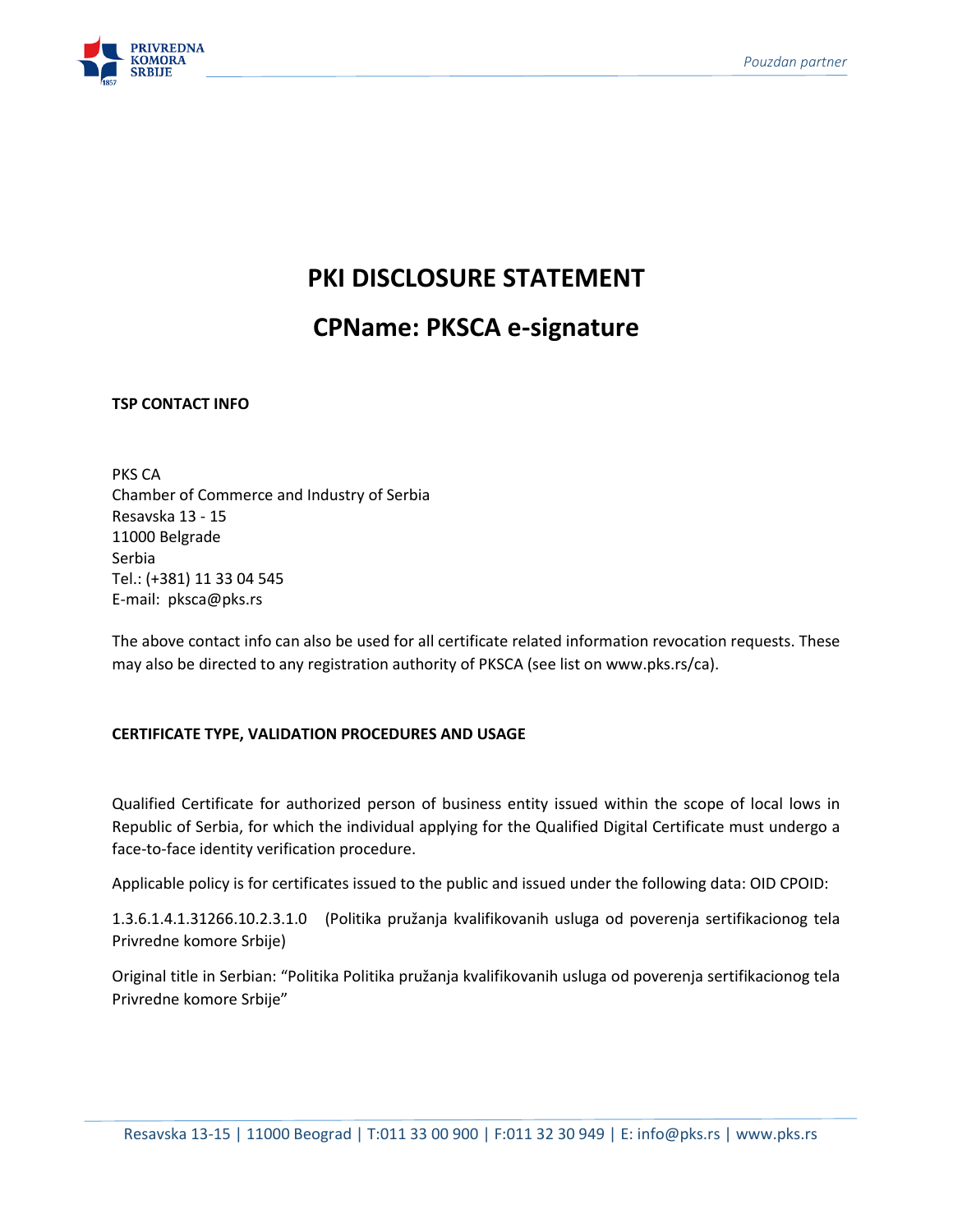

### **RELIANCE LIMITS**

Advanced qualified digital certificates are issued on QSCD (qualified signature creation device) and are aimed to support qualified electronic signatures such as defined in Regulation (EU) N° 910/2014.

All events involved in the certificate life cycle are recorded. Documentation and audit logs are retained as archive records for a period no less than ten (10) years after the end of validity of certificate or event, if applicable.

## **OBLIGATIONS OF SUBSCRIBERS**

Digital Certificate subscribers and subjects are required to act in accordance with the CP/CPS and the relevant Certificate Subject/Subscriber Agreement. In particular:

1. Both as an applicant or subject or subscriber submit complete and accurate information in connection with the certificate and will promptly update such information and representations from time to time as necessary to maintain such completeness and accuracy.

2. Comply fully with any and all information and procedures required in connection with the

Identification and Authentication requirements.

3. Promptly review, verify and accept or reject the certificate that is issued and ensure that all the information set out therein is complete and accurate and to notify PKSCA or Registration Authority immediately in the event of any inaccuracies.

4. Secure the Private Key (with the use of Secure Signature Creation Device - SSCD) and take all reasonable and necessary precautions to prevent the theft, unauthorized viewing, tampering, compromise, loss, damage, interference, disclosure, modification or unauthorized use of its private Key (e.g. PIN code, smart card/key).

5. Exercise sole and complete control and use of the private Key that corresponds to the subject's public key.

6. Immediately notify PKSCA or Registration Authority in the event that their private key is compromised, or if they have reason to believe or suspect or ought reasonably to suspect that their private key has been lost, damaged, modified or accessed by another person, or compromised in any other way whatsoever.

7. Take at all times all reasonable measures to avoid the compromise of the security or integrity of the PKSCA trust services and PKI and use certificate, key pair and all services accordance with all applicable laws and regulations.

8. Forthwith upon termination, revocation or expiry of the certificate, cease use of the certificate.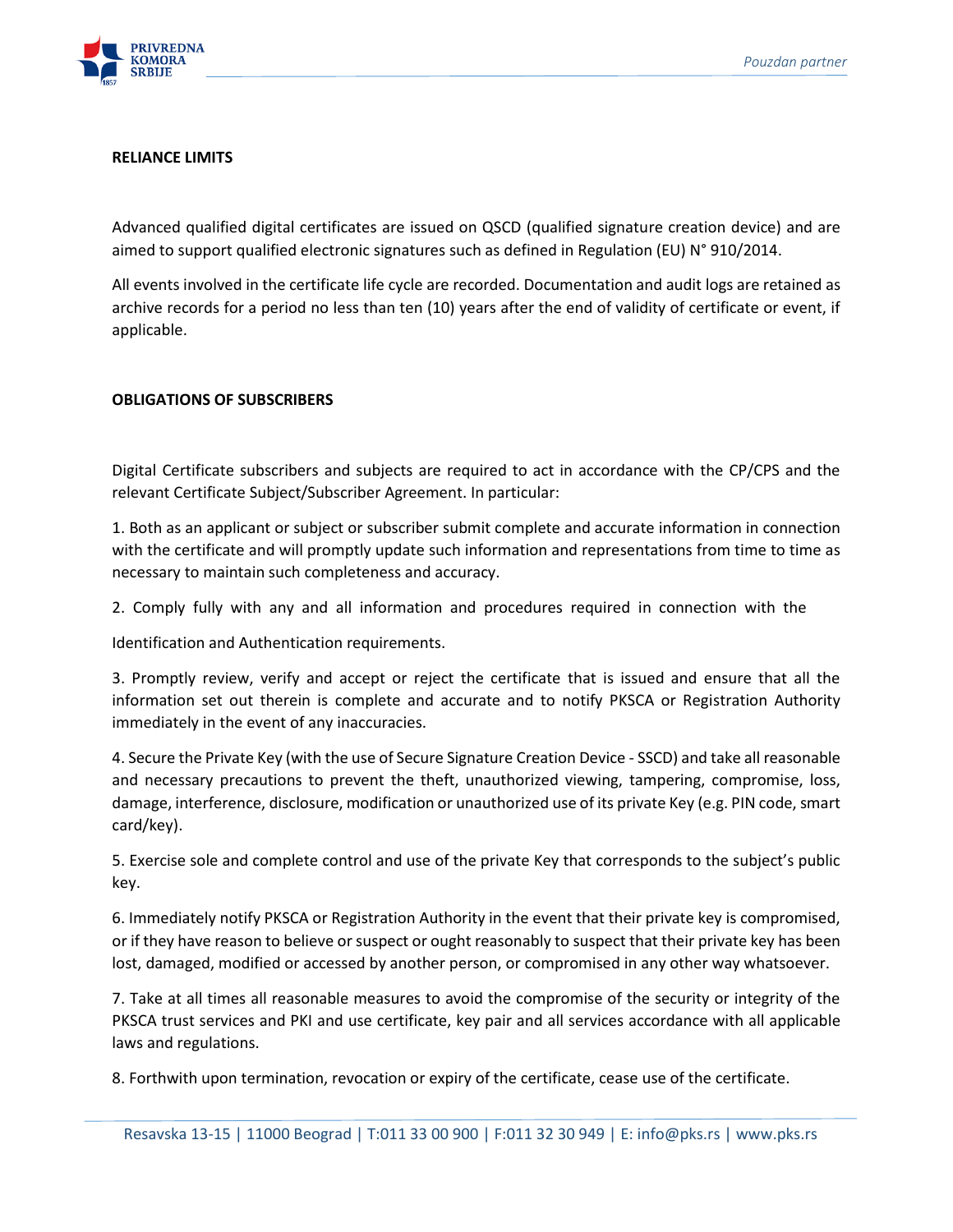

## **CERTIFICATE STATUS CHECKING OBLIGATIONS OF RELYING PARTIES**

Any party receiving a signed electronic document may rely on that digital signature to the extent that they are:

- 1. Authorized in the jurisdiction in which that certificate was issued or used;
- 2. The appropriateness of the use of the certificate for any given purpose is allowed by the CP/CPS;
- 3. By querying the existence or validity of the certificate;
- 4. By assessing that the certificate is being used in accordance with its Key-Usage field extensions;
- 5. By assessing that the certificate is valid at the time of reliance by reference to Online Certificate Status

### **Protocol or Certificate Revocation List Checks.**

The status of certificates issued by PKSCA is published in a Certificate Revocation List (http://v3.pksca.rs/v3/CRL/ to HTTP protocol and ldap://v3.pksca.rs/LDAP/ according to LDAP protocol) and is made available via Online Certificate Status Protocol checking (http://ocsp.pksca.rs).

### **LIMITED WARRANTY AND DISCLAIMER/LIMITATION OF LIABILITY**

PKSCA shall not in any event be liable for any loss of profits, loss of sales or turnover, loss or damage to reputation, loss of contracts, loss of customers, loss of the use of any software or data, loss or use of any computer or other equipment (save as may arise directly from breach of the CP/CPS), wasted management or other staff time, losses or liabilities under or in relation to any other contracts, indirect loss or damage, consequential loss or damage, special loss or damage, and for the purpose of this paragraph, the term "loss" means a partial loss or reduction in value as well as a complete or total loss. Refer to the CP/CPS for further detail as to liability and warranties.